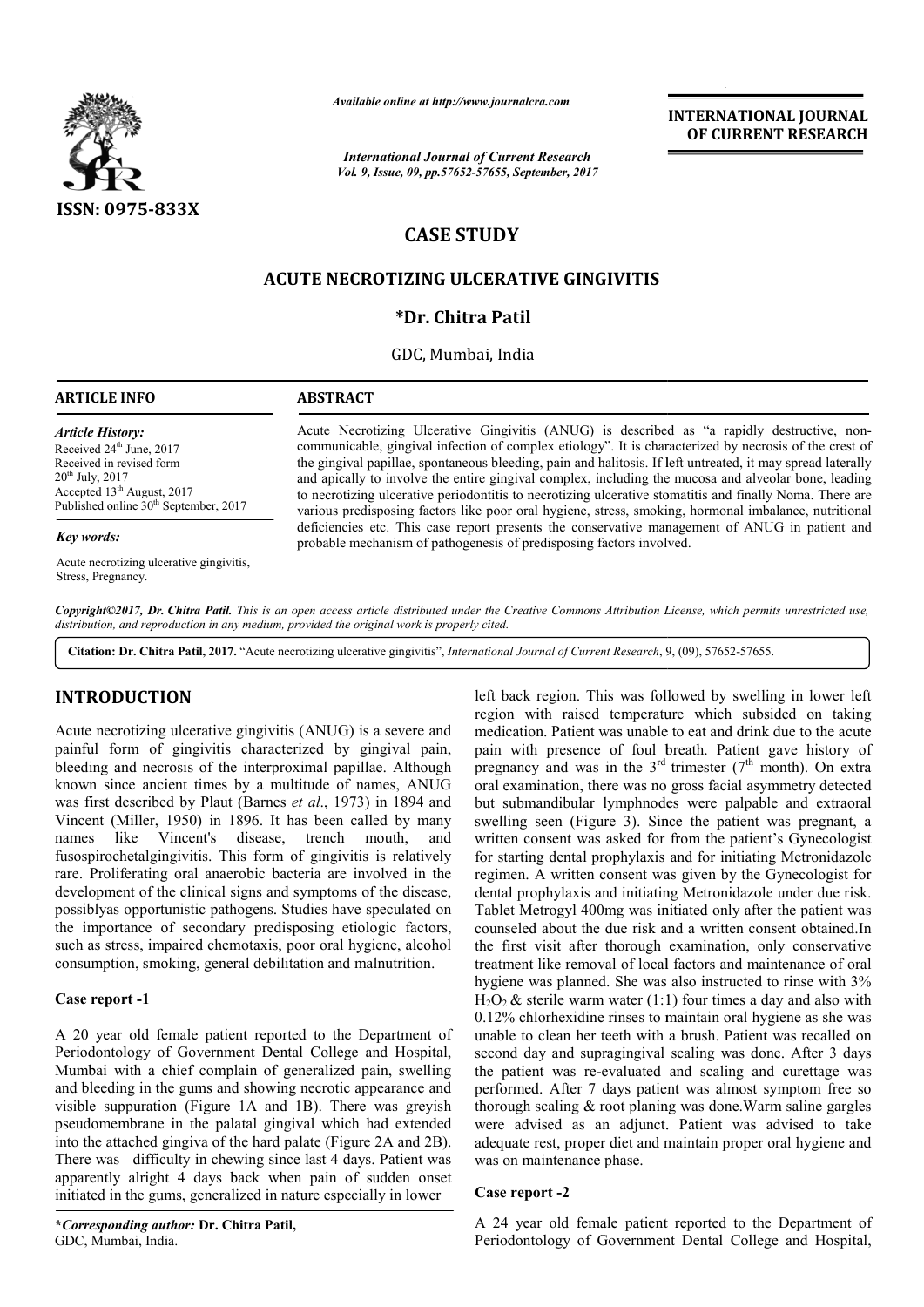Mumbai with a chief complain of ulcerations on gums since 2 days. She gave a history of fever and foul breath and difficulty in eating food. Her history revealed of unemployment of her husband since past one year. There were ulcers which were covered with pseudomembranous slough present on marginal and papillary gingiva. On extra oral examination, there was no facial asymmetry detected, lips were competent, bilateral submandibular lymphnodes were tender on palpation and local rise in temperature was detected. Patient gave the history of elevated temperature for the past 1 week. On intraoral examination poor oral hygiene was noticed with plaque and calculus deposition. There was swollen marginal gingiva and interdental papilla with rounded contour and also necrosis of the interdental papillae (Figure 4A and 4B). There were ulcers present on vermilion border of lower lip (Figure 5). Bleeding was present on slight stimulation of gums. In the first visit after thorough examination, only conservative treatment like removal of local factors and maintenance of oral hygiene was planned. Supragingival scaling was attempted as thoroughly as the condition allowed. Patient was advised to take adequate rest, proper diet and maintain proper oral hygiene. She was prescribed amoxicillin 500 mg every 6 hours for 5 days and local application of gel containing metronidazole three-four times a day. She was also instructed to rinse with  $3\%$  H<sub>2</sub>O<sub>2</sub> & sterile warm water (1:1) four times a day and also with 0.12% chlorhexidine rinses to maintain oral hygiene. Patient was recalled on second day and again supragingival scaling was done. After 3 days the patient was re-evaluated and scaling and curettage was performed. After 7 days, patient was almost symptom free so thorough scaling & root planing was done.  $3\%$  H<sub>2</sub>O<sub>2</sub> rinses were now discontinued but 0.12% chlorohexidine rinses continued. Patient was re-evaluated after one month & a good response was found in the form of healing of the necrotic areas. Patient was kept on maintenance with instructions of oral hygiene and proper nutrition.



**Figure 1A. Preoperative view of case 1 showing psuedomembrane**



**Figure 1B. Postoperative view of case 1 showing complete healing**



**Figure 2A. Preoperative view of palate showing psuedomembrane in case 1**



**Figure 2B. Postoperative view of palate showing complete healing in case 1**



**Figure 3. Submandibular swelling seen preoperatively in case 1**



**Figure 4A. Preoperative view showing psuedomembrane formation in case 2**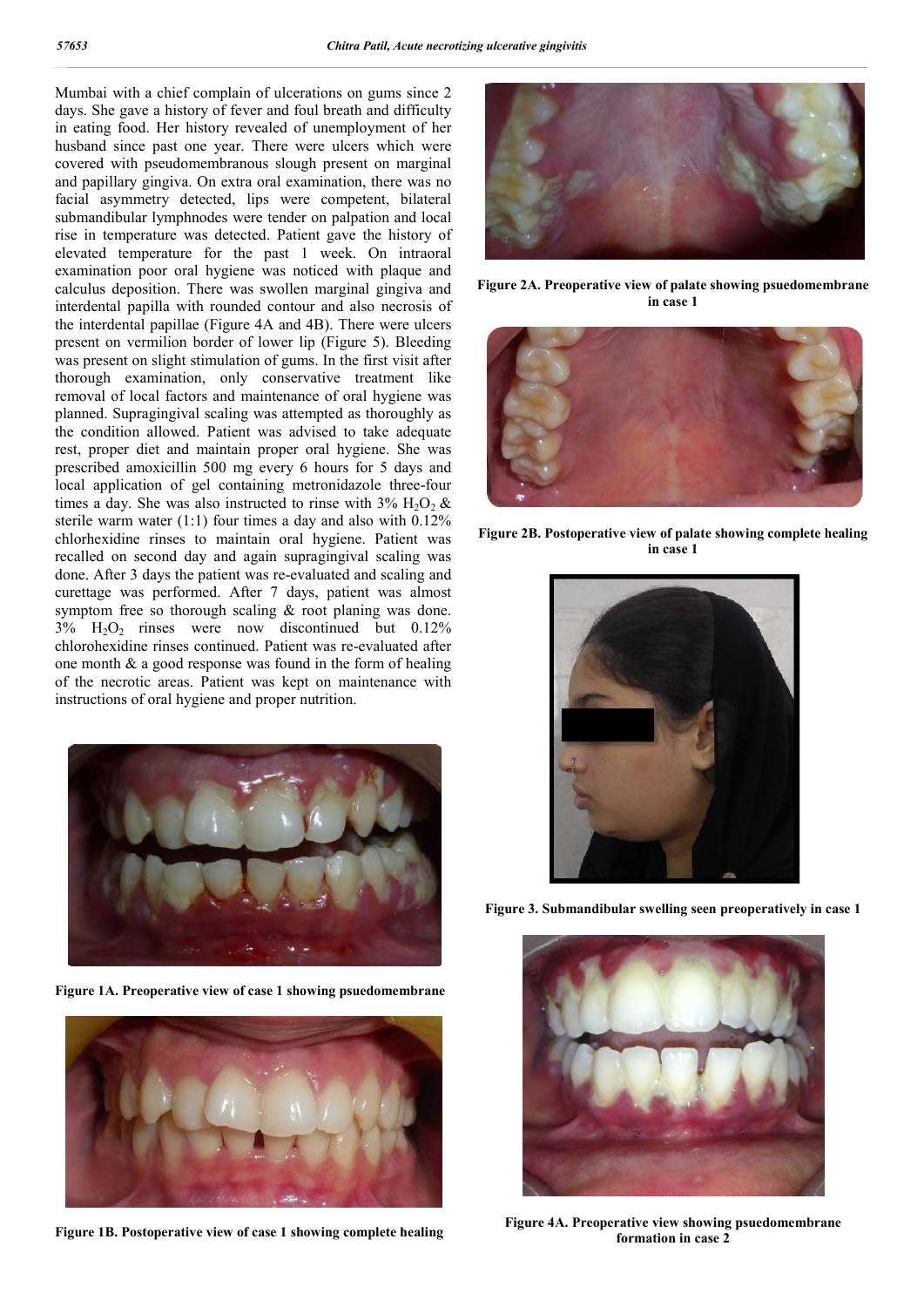

**Figure 4B. Postoperative view showing complete healing in case 2**



**Figure 5. Ulcer present on the vermillion border of the lower lip in case 2**

## **DISCUSSION**

Early reports on the treatment of ANUG focused on management of the microbial aspects of the disease with available antimicrobial and chemical agents. Initially, arsenicals were used because of their effectiveness against spirochetes associated with venereal disease. Vincent employed topical iodine applications and rinses of boric acid solution. In the first two decades of this century, oxidizing agents, especially chromic acid, were a popular mode of therapy, since the involved microorganisms are anaerobic. Mercury, silver compounds, and aniline dyes were also used, 'In 1949, Schluger" (Schluger, 1949) reported treatment of his patients by deep and thorough curettage, followed by hydrogen peroxide and water rinses six to eight times a day, However, because of the preconceived notions of potential bacteraemia and spread of infection, scaling and root planning did not gain wide acceptance by the profession as a treatment of choice for ANUG. In fact, in 1944, Fish recommended resting the tissues beneath periodontal dressings and, as late as 1950 by Miller in his text. In the early 1960s, Fitch<sup>4</sup>suggested that ultrasonic instrumentation was effective in managing ANUG. Goldhaber, in 1968, proposed repeated gentle scaling, diluted hydrogen peroxide rinses, and establishment of good oral hygiene programs. He stated that "the more meticulous and complete the subgingival curettage, the more complete will be the response, side effects from the use of topical metronidazole include the occurrence of black tongue, generalized erythema, and thrush, Generally, the topical mode of antibiotic therapy is not recommended because of the increased risk of sensitivity and potential development of resistant strains in the normal oral flora. Shapiro has proposed a technique, developed by Kramer, which uses periodic curettage to stimulate regeneration of the

interdental papillae to eliminate or lessen the need for surgical intervention.

NUG can cause tissue destruction involving the supporting structures. It usually runs an acute course and therefore the term acuteis often included in the diagnosis. When bone loss occurs the condition is called necrotizing ulcerative periodontitis. If left untreated infection reaches into systemic circulation, and may spread to other parts of the body. In the present case report we have discussed the pre-treatment and post treatment clinical picture of ANUG and its management. The local debridement and proper oral hygiene practice with antibiotic coverage healed the lesion considerably. Patient were relieved from pain, swollen gingiva and fetid odour completely with this initial approach. This conservative mode of treatment is reliable method for treating ANUG. The main predisposing factors in our cases were hormonal imbalance in pregnancy and stress<sup>3</sup> probably because of her husband's unemployment. During pregnancy progesterone and oestrogen levels are increased, and by the end of the third trimester they increases upto10 to 30 times the levels during the menstrual cycle.In pregnancy there are changes in vascular permeability, gingival edema and an increased inflammatory response to dental plaque. (Carranza's Clinical Periodontology11<sup>th</sup> Edition) In our first case, effect of pregnancy on gingival tissues may be recognized as early as the second month of gestation and gingival inflammation increases to maximum severity in the eighth month. During the last month, a sudden and definite improvement occurs.

A bacterial smear is not necessary because bacterial picture is not apparently different from marginal gingivitis or periodontal pocket. Study did not reveal any elevated risk of congenital abnormalities, preterm delivery or low birth weight among women exposed to Metronidazole. The non teratogenic effect is difficult to prove but existing data indicates no major risk and no indication for termination of pregnancy (Safety of metronidazole during pregnancy, a cohort study of risk of congenital abnormalities, preterm delivery and low birth weight in 124 women, 1999). Metronidazole still remains the gold therapy for ANUG. Proper counselling by the Gynecologist is important. There should be an interdisciplinary approach between the Gynecologist and the Periodontist. Most cases of necrotizing stomatitis reported in the literature are associated with systemic factors such as AIDS, chemotherapy or tumor growth. In contrast, the presenting patients did not have any significant systemic disease or treatment that could be associated with the disease. Horning and Cohendescribed seven stages of necrotizing periodontal disease according to the oral regions affected, ranging from necrosis of the tip of the papilla (stage 1) to necrosis that perforates the skin of the cheek (stage 7) (Horning and Cohen, 1995). This classification accords with the general view that this disease advances in a vestibular direction. The present case 1 could be considered to be stage 5 of Horning and Cohen (necrotizing stomatitis) because they showed a palatine progression and even approached the midline, where the palatal masticatory mucosa is affected instead of vestibular alveolar mucosa. However, unlike in other published cases no bone destruction was observed clinically in either patient; this is notable because bone destruction is expected in necrotizing stomatitis, which is considered to be a progression of necrotizing periodontitis. Our present cases showed similar symptoms as observed in necrotizing stomatitis that is, intense, disabling pain that makes food or liquid intake difficult and becomes extreme during periodontal probing or